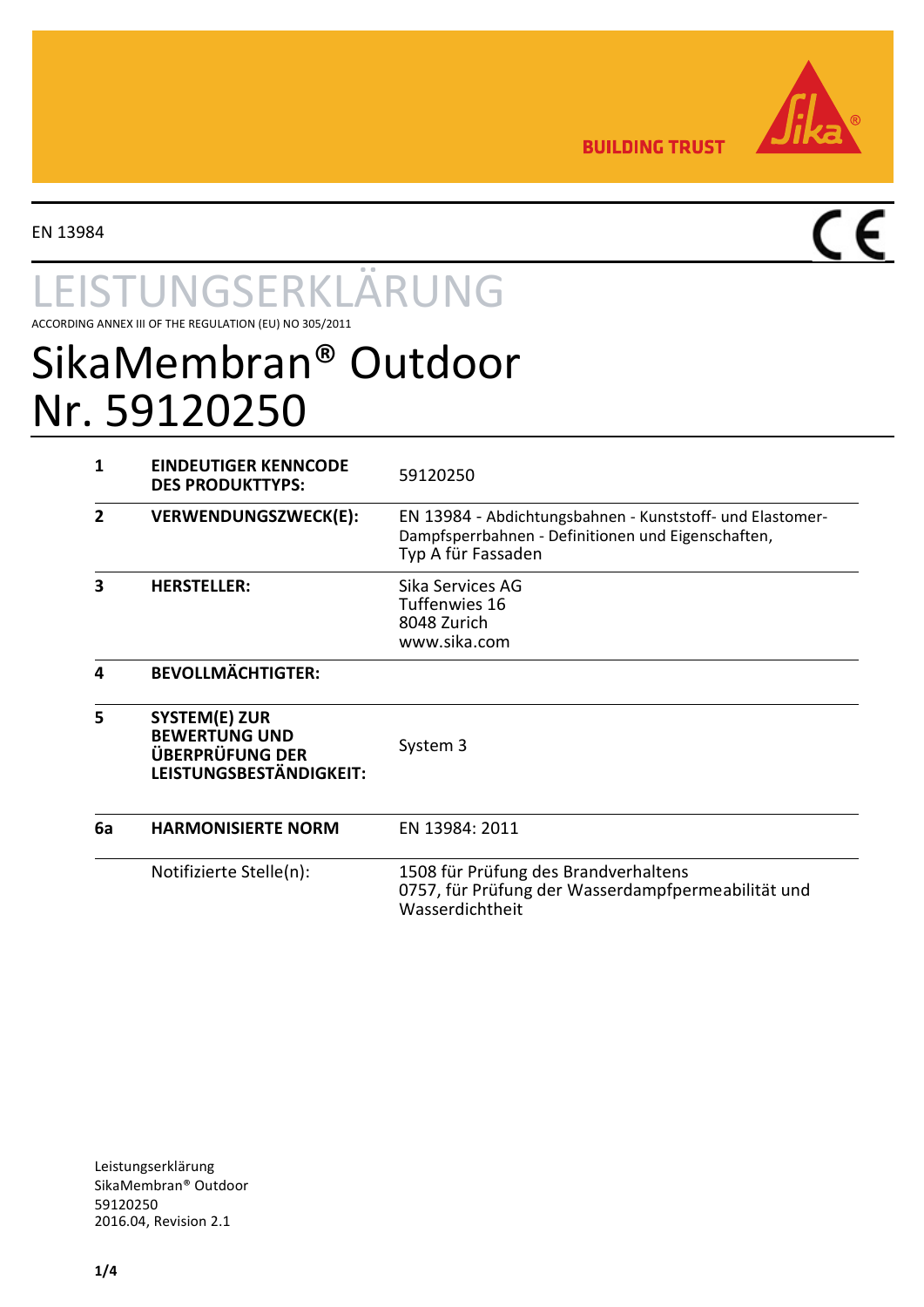**7 ERKLÄRTE LEISTUNG(EN)**

<span id="page-1-0"></span>

| <b>Wesentliche Merkmale</b>           | Leistung                   | <b>Harmonisierte</b><br>technische<br>Spezifikation |
|---------------------------------------|----------------------------|-----------------------------------------------------|
| Zugfestigkeit                         | $\geq$ 5 N/mm <sup>2</sup> |                                                     |
| Bruchdehnung                          | >350%                      |                                                     |
| Wasserdichtheit bei 2 kPa             | Bestanden                  |                                                     |
| <b>Brandverhalten</b>                 | Klasse E                   | EN 13984                                            |
| Dauerhaftigkeit (künstliche Alterung) | Bestanden                  |                                                     |
| Scherfestigkeit                       | $\geq$ 50 N/50mm           |                                                     |
| Schlagwiderstand                      | 150 mm                     |                                                     |
| Weiterreißfestigkeit (Nagelschaft)    | $\geq$ 35 N                |                                                     |
| Widerstand gegen Laugen               | Bestanden                  |                                                     |
| Waterdampfdiffusionswiderstand        | $\mu$ = 75.000             |                                                     |

#### **8 ANGEMESSENE TECHNISCHE DOKUMENTATION UND/ODER SPEZIFISCHE TECHNISCHE DOKUMENTATION**

Die Leistung des vorstehenden Produkts entspricht der erklärten Leistung/den erklärten Leistungen. Für die Erstellung der Leistungserklärung im Einklang mit der Verordnung (EU) Nr. 305/2011 ist allein der obengenannte Hersteller verantwortlich.

Unterzeichnet für den Hersteller und im Namen des Herstellers von:

Name: Samuel Pluess Funktion: Geschäftführer Wien am 01.07.2016

Name: Jochen Kammerer Funktion: Produktingenieur Wien am 01.07.2016

T. fts

Joden Hamore

End of information as required by Regulation (EU) No 305/2011

**Leistungserklärung** SikaMembran® Outdoor 59120250 2016.04, Revision 2.1



**BUILDING TRUST**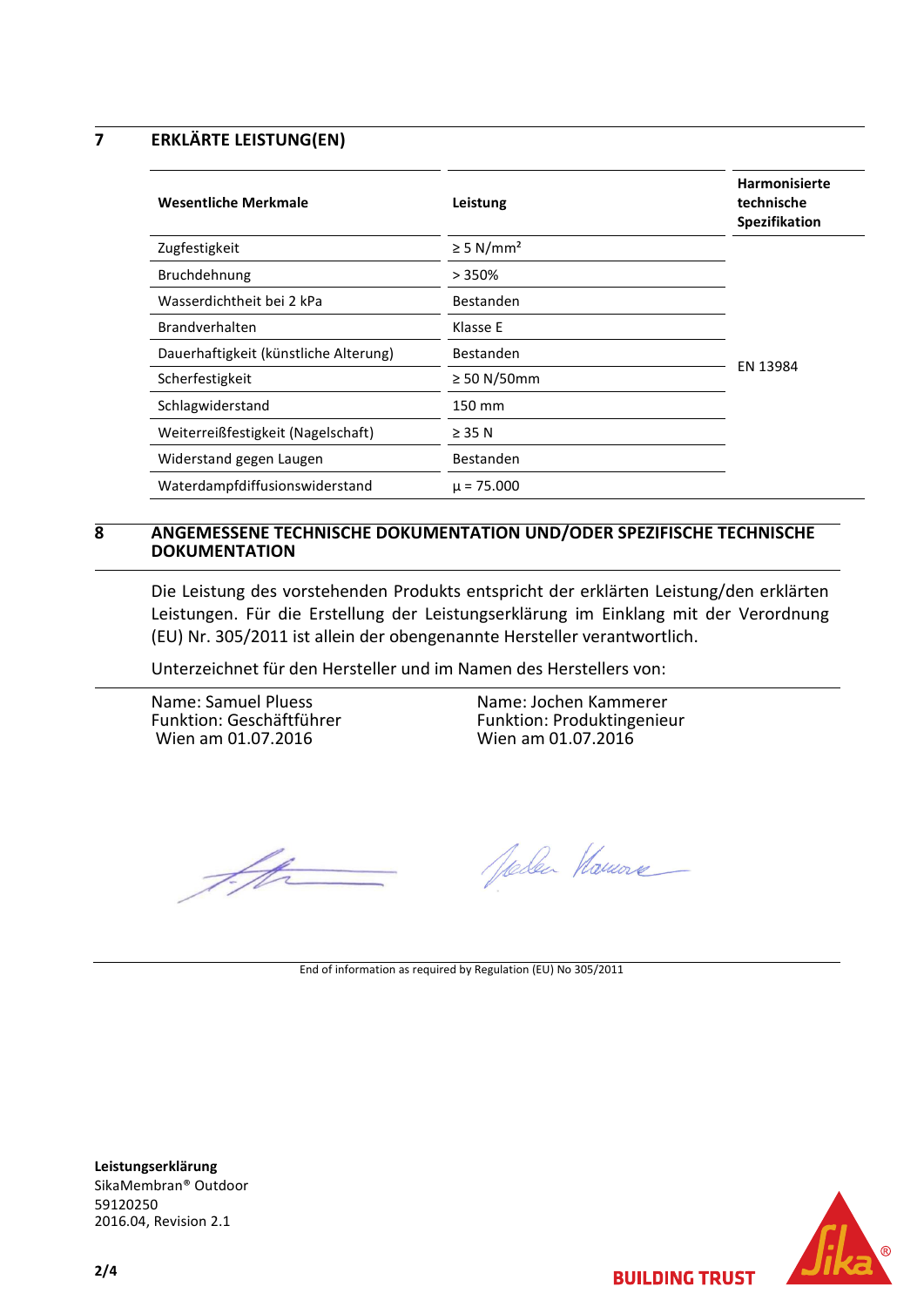|                    | 1508, 0757                            |                                                                                                  |  |  |  |
|--------------------|---------------------------------------|--------------------------------------------------------------------------------------------------|--|--|--|
|                    |                                       | 1117                                                                                             |  |  |  |
|                    |                                       | 11<br>59120250                                                                                   |  |  |  |
|                    |                                       |                                                                                                  |  |  |  |
|                    | EN 13984                              |                                                                                                  |  |  |  |
|                    |                                       | Abdichtungsbahnen - Kunststoff- und Elastomer-Dampfsperrbahnen - Definitionen und Eigenschaften, |  |  |  |
| Typ A für Fassaden |                                       |                                                                                                  |  |  |  |
|                    | Zugfestigkeit                         | $\geq 5$ N/mm <sup>2</sup>                                                                       |  |  |  |
|                    | Bruchdehnung                          | >350%                                                                                            |  |  |  |
|                    | Wasserdichtheit bei 2 kPa             | Bestanden                                                                                        |  |  |  |
|                    | <b>Brandverhalten</b>                 | Klasse E                                                                                         |  |  |  |
|                    | Dauerhaftigkeit (künstliche Alterung) | Bestanden                                                                                        |  |  |  |
|                    | Scherfestigkeit                       | $\geq 50$ N/50mm                                                                                 |  |  |  |
|                    | Schlagwiderstand                      | 150 mm                                                                                           |  |  |  |
|                    | Weiterreißfestigkeit (Nagelschaft)    | $\geq$ 35 N                                                                                      |  |  |  |
|                    | Widerstand gegen Laugen               | Bestanden                                                                                        |  |  |  |
|                    | Waterdampfdiffusionswiderstand        | $\mu$ = 75.000                                                                                   |  |  |  |

**[http://dop.sika.com](http://dop.sika.com/)**

## **ECOLOGY, HEALTH AND SAFETY INFORMATION (REACH)**

For information and advice on the safe handling, storage and disposal of chemical products, users shall refer to the most recent Safety Data Sheet (SDS) containing physical, ecological, toxicological and other safety related data.

### **LEGAL NOTE**

The information, and, in particular, the recommendations relating to the application and end-use of Sika products, are given in good faith based on Sika's current knowledge and experience of the products when properly stored, handled and applied under normal conditions in accordance with Sikas recommendations. In practice, the differences in materials, substrates and actual site conditions are such that no warranty in respect of merchantability or of fitness for a particular purpose, nor any liability arising out of any legal relationship whatsoever, can be inferred either from this information, or from any written recommendations, or from any other advice offered. The user of the product must test the products suitability for the intended application and purpose. Sika reserves the right to change the properties of its products. The proprietary rights of third parties must be observed. All orders are accepted subject to our current terms of sale and delivery. Users must always refer to the most recent issue of the local Product Data Sheet for the product concerned, copies of which will be supplied on request.

**Leistungserklärung** SikaMembran® Outdoor 59120250 2016.04, Revision 2.1